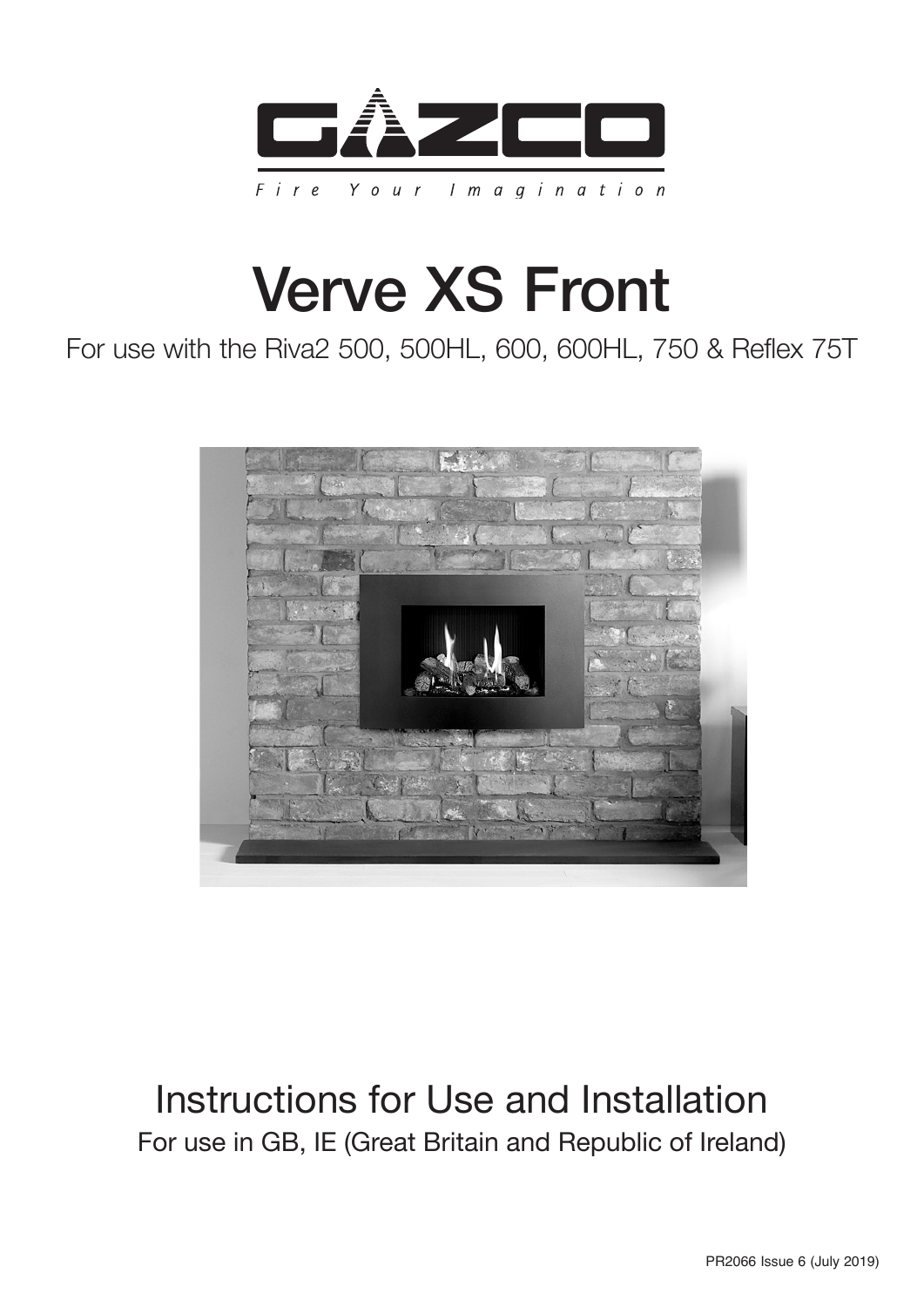

## Installation Instructions

**Covering following model numbers:** 

| <b>Colour</b> | <b>Riva2 500</b> | <b>Riva2 500HL</b> | <b>Riva2 600</b>         | <b>Riva2 600HL</b>       | <b>Riva2 750</b> | <b>Reflex 75T</b> |
|---------------|------------------|--------------------|--------------------------|--------------------------|------------------|-------------------|
| Graphite      | 934-033          | 934-229            | 934-504                  | 934-702                  | 934-213          |                   |
| Red           | -                | ۰                  | $\overline{\phantom{a}}$ | $\overline{\phantom{a}}$ | 934-213RD        |                   |
| <b>Bronze</b> | -                |                    | ۰                        | $\overline{\phantom{a}}$ | 934-213BZ        |                   |
| <b>Ivory</b>  | -                | ۰                  | $\overline{\phantom{a}}$ | $\overline{\phantom{a}}$ | 934-213IV        |                   |

- 1. General
- 1.1 These instructions are supplementary to, and must be read in conjunction with the instructions supplied with the appliance. Read both thoroughly before installation.
- 1.2 Fitting of this decorative front should be carried out after the appliance has been installed and commissioning tests completed.



| Model                 | n    | В   | С   | D   |    |
|-----------------------|------|-----|-----|-----|----|
| <b>Riva2 500</b>      | 890  | 621 | 535 | 378 | 54 |
| Riva2 500HL           | 890  | 755 | 535 | 512 | 54 |
| <b>Riva2 600</b>      | 990  | 685 | 634 | 360 | 64 |
| Riva2 600HL           | 990  | 915 | 634 | 590 | 64 |
| Riva2 750/ Reflex 75T | 1141 | 945 | 788 | 703 | 57 |



#### **RIVA2 500, 500HL, 600, 750 & REFLEX 75T:**

**PLEASE NOTE: THE RIVA2 500, 500HL, 600, 750 & REFLEX 75T MOUNTING BRACKETS FOR THE VERVE XS ARE A COMMON PART THAT IS ALSO USED ON THE GAZCO ICON XS FRONT. IF DESIRED IT IS POSSIBLE TO ALSO FIT AN ICON XS TO THESE APPLIANCES WITHOUT HAVING TO ALTER ANY SUB FRAME BRACKETS FITTINGS.**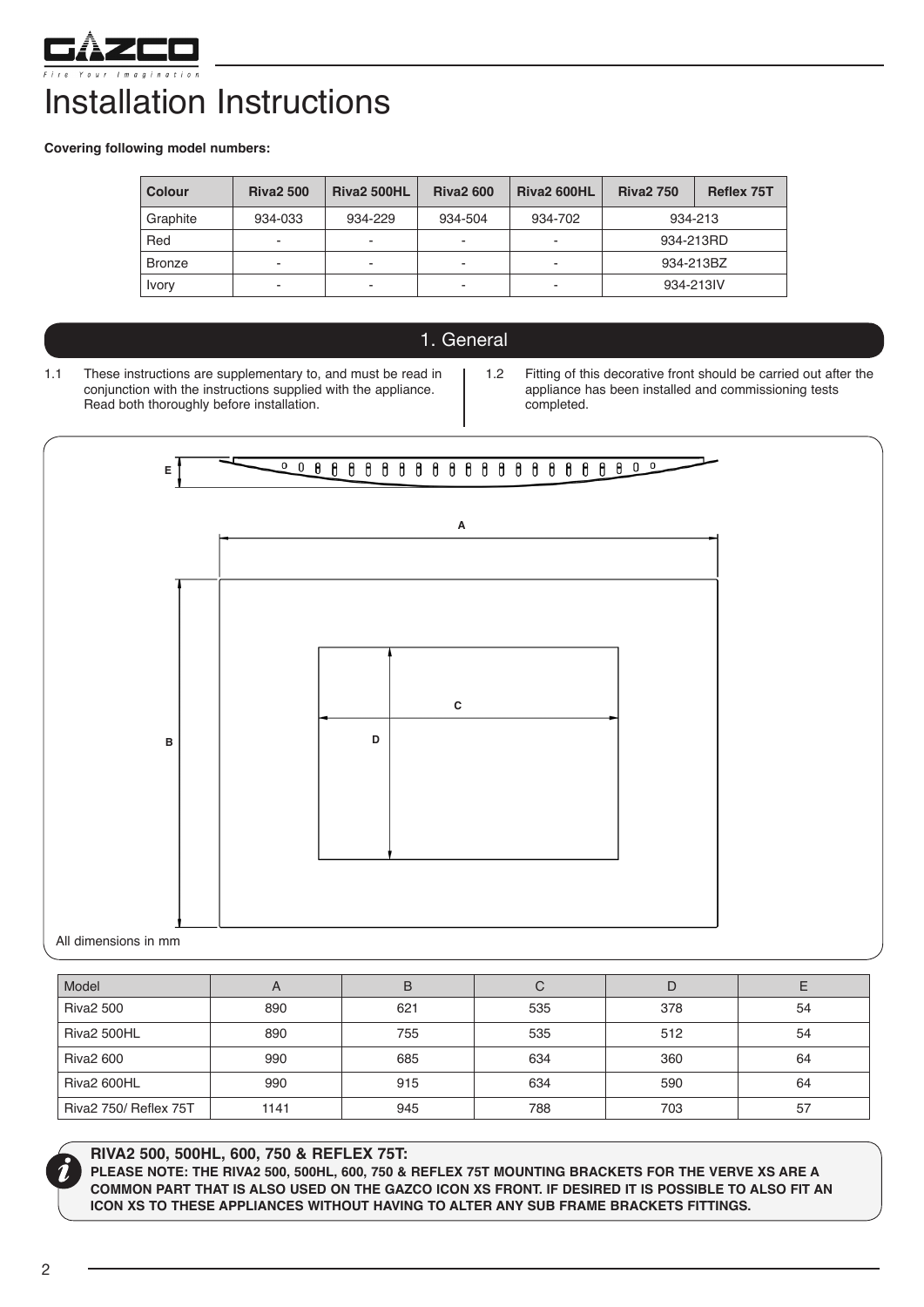

### Installation Instructions

### 2. Fitting the Sub-Frame

- 2.1 Complete the installation of the appliance by following the Installation Instructions supplied with the appliance.
- 2.2 Offer the wall mounting brackets to the appliance and position so the interior edges of the sub-frame sit flush with the edges of the appliance flange, see Diagram 1.



- 2.3 Mark the position for the 6 fixing screws.
- 2.4 Remove the mounting brackets and drill the fixing holes and fill with rawl plugs.
- 2.5 Attach the mounting brackets to the wall using the screws provided.

#### 3. Fitting the Front

#### **IT IS RECOMMENDED THAT 2 PEOPLE FIT THIS FRONT FOR EASE OF INSTALLATION, PARTICULARLY LIFTING INTO FINAL POSITION.**

3.1 Rest the bottom fixing slots on the bottom locating hooks. Lift the upper front fixing slots onto the top locating hooks and lower into final position, see Diagram 2.



### 4. Cleaning the Verve XS

 **Ensure the appliance is cold before attempting to clean the front.**

4.1 The metal front and sub-frame should be cleaned using a damp cloth and buffed with a lint free duster.